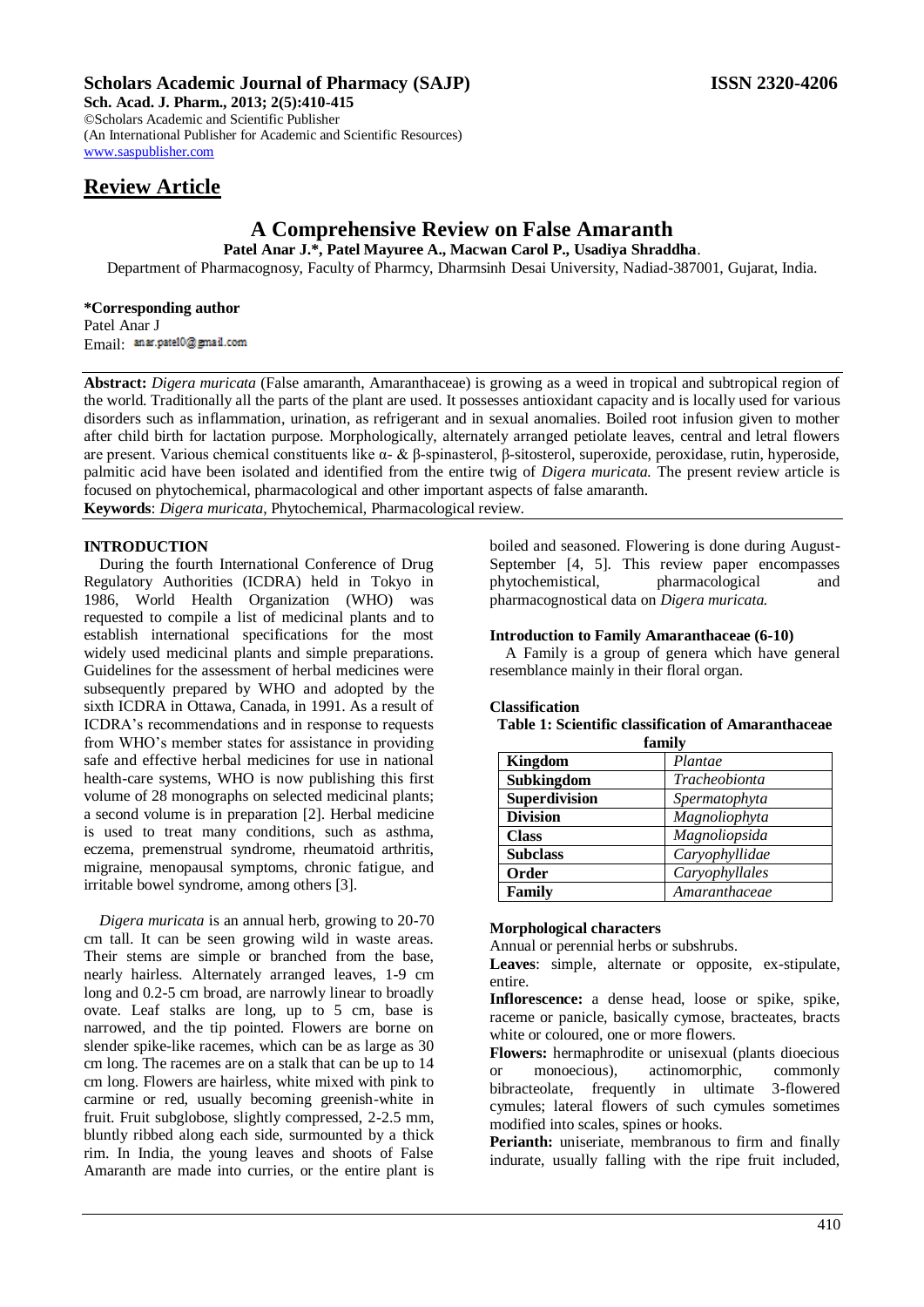tepals free or somewhat fused below, frequently pilose or lanate, green to white or variously coloured.

**Stamens:** opposite to the petals, filaments free or commonly fused into a cup at the base, alternating with variously shaped pseudo-staminodes or not, sometimes almost completely fused and 5-toothed at the apex with entire or deeply lobed teeth, some occasionally anantherous.

**Ovary:** superior, unilocular; ovules 1-many, erect to pendulous, placentation basal; style very short to long and slender; stigmas capitate to long and filiform.

**Fruit:** an irregularly rupturing or circumscissile capsule (utricle) usually with thin, membranous walls, rarely crustaceous or a berry.

**Seeds:** round to lenticular or ovoid, embryo curved or circular, surrounding the endosperm.

**Distribution**: A large and almost exclusively tropical family of some 65 genera and over 1000 species, including many cosmopolitan "weeds" and a large number of xerophytic plants. Some of the following below:

|                            | Table 2. List of Genera of Amaranthaceae Tannis |
|----------------------------|-------------------------------------------------|
| Achyranthes<br>Achyranthus | Gomphrena                                       |
|                            |                                                 |
| Aerva                      | Gossypianthus                                   |
| Alternanthera              | <i>Guilleminea</i>                              |
| Amaranthus                 | Hermbstaedtia                                   |
| <b>Blutaparon</b>          | Iresine                                         |
| Celosia                    | Lithophila                                      |
| Chamissoa                  | Nototrichium                                    |
| Charpentiera               | Pfaffia                                         |
| Cyathula                   | Philoxerus                                      |
| Deeringia                  | Psilotrichum                                    |
| Digera                     | Tidestromia                                     |
|                            |                                                 |

**Table 2: List of Genera of Amaranthaceae family**

# **Introduction to Genus (***Digera***) [11]**

A genus is a collection of species which bear a close resemblance to one another as far as the morphological characteristics of the floral or reproductive parts are concerned.

**Description of** *Digera* **genus (**Family: Amaranthaceae) **Annual herb** with alternate branches and leaves; leaves entire.

**Flowers** small, in long-pedunculate, axillary, spike-like bracteate racemes, each bract subtending a very shortly pedunculate partial inflorescence consisting of a central fertile flower and two highly modified, sterile, unibracteolate lateral flowers.

**Perianth** segments 4-5, the outer pair opposite and sheathing the remaining flower parts, the inner segments much more delicate and hyaline.

**Stamens** 4-5, free, without intermediate staminode-like teeth, filaments filiform. Style filiform; stigmas 2, divergent.

**Ovary** with a single ovule lateral on a curved funicle, radicle descending.

**Fruit** a hard, indehiscent nutlet enclosed by the persistent perianth and falling together the sterile flowers and bracteoles.

**Seed:** Endosperm copious.

# **Introduction to species**

It consists of the entire herb of *Digera muricata*, belonging to family Amaranthaceae.. *Digera muricata*  is also known as *Digera arvensis, Digera alternifolia*  and *Digera angustifolia.* Traditinally whole plant particularly leaves & stem are used for its therapeutic effect like inflammation, urination, as refrigerant and in sexual anomalies [9-11].

False amaranth is an annual herb, 15-20 upto 50-70 cm tall. Stem is simple or with ascending branches from near the base; glabrous or very sparingly pilose, with pale ridges. Leaves are alternate**,** leaf-blade narrowly linear to broadly ovate or rarely subrotund, 12-20 upto 60-90 x 2-6 upto 30-50 mm, glabrous or the petiole and principal veins of the lower surface of the leaf spreading - hairy, acute or acuminate at the apex, longly or (in broader-leaved forms) rapidly narrowed to the base; petiole slender, in the lower leaves up to 5 cm, shortening in the upper leaves. Flowers are glabrous, white tinged with pink to carmine or red, usually becoming greenish-white in fruit, in long and slender or shorter and denser axillary racemes, long - pedunculate, up to 30 cm long, laxer below; peduncles slender, the lower up to 14 cm in length, both they and the inflorescence axis glabrous or sparingly spreadinghairy; bracts persistent, deltoid-lanceolate, acuminate, 1-2.75 mm, glabrous, membranous with a green or brownish percurrent midrib, each subtending a very shortly pedunculate partial inflorescence of 3 flowers.

**Central flower:** fertile, 2 membranous, navicular outer perianth segments 3-4.5 mm long, oval or oblong, 7-12-nerved, acute; the 2-3 inner segments slightly shorter, more delicate, blunt, 1-3-nerved, hyaline, with a darker central vittae; stamens sub-equalling or shorter than the style; style 1.5-4 mm, the 2 stigmas finally recurved.

**Lateral flowers:** appressed, 1-bracteolate, these flowers much reduced and increasingly so in the upper part of the spike (sometimes absent), modified into accrescent, antler-shaped scales, these scales with the lateral lobes narrow to broad and wing-like. Fruits are subglobose, slightly compressed, 2-2.5 mm, bluntly keeled along each side, surmounted by a thick rim or a corona of short, firm processes furnished throughout with ridges, style persistent. Flowering period is form August to September in the year [12-15].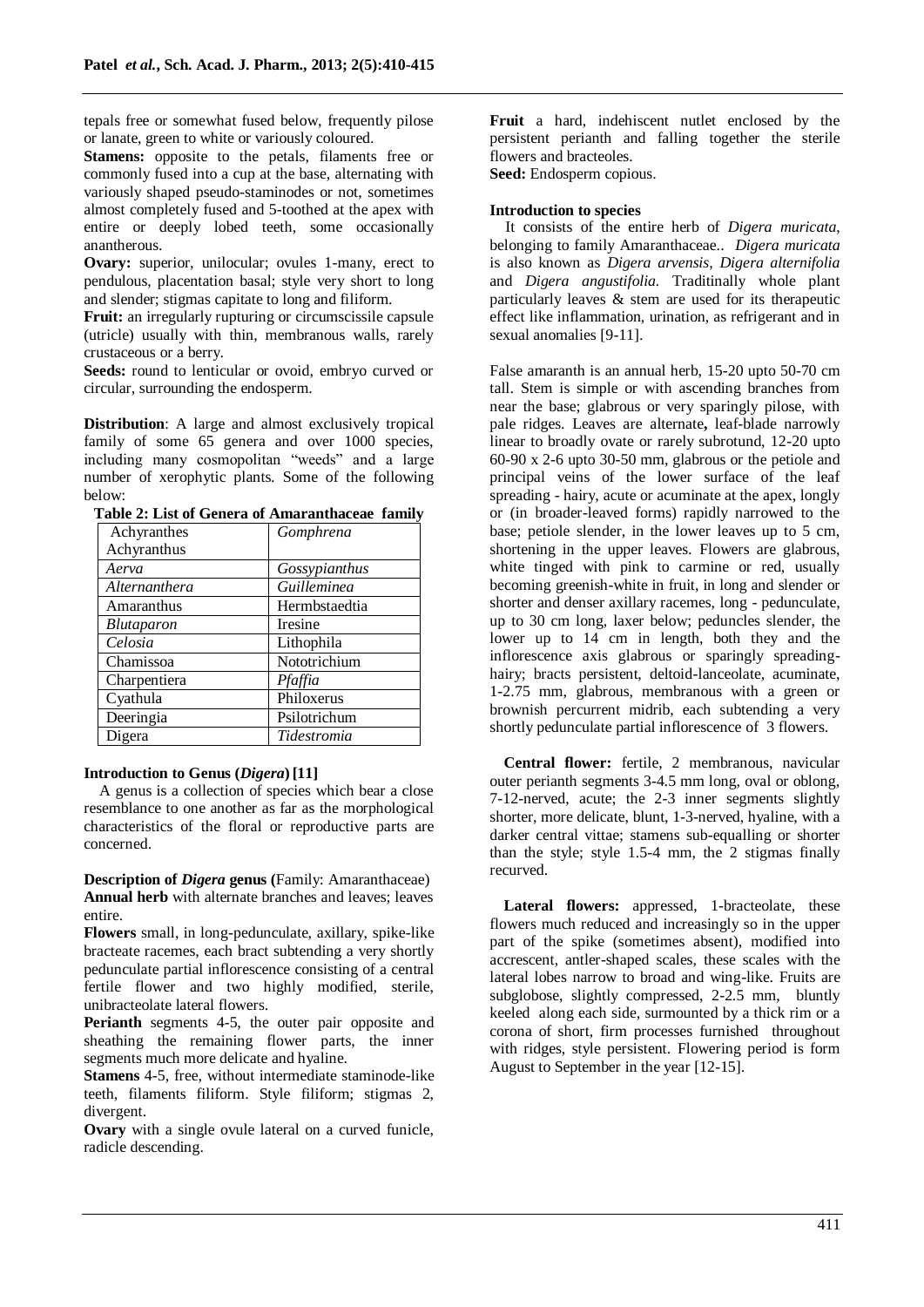

**Fig-1: Flower of** *Digera muricata* **Table 3: Scientific Classification of** *Digera muricata* **[9, 10]**

| 17, IVI         |                |
|-----------------|----------------|
| <b>Kingdom</b>  | Plantae        |
| Subkingdom      | Tracheobionta  |
| Superdivision   | Spermatophyta  |
| <b>Division</b> | Magnoliophyta  |
| <b>Class</b>    | Magnoliopsida  |
| <b>Subclass</b> | Caryophyllidae |
| Order           | Caryophyllales |
| Family          | Amaranthaceae  |
| <b>Genus</b>    | Digera         |
| <b>Species</b>  | muricata       |

## **Distribution [11, 13]**

*Digera muricata* is most common on disturbed and waste ground, but occurs in many kinds of habitate, from dry Savanna and semi-desert to moist localities on deep clay and mud soils, from sea level up to 1500 m altitude. It also occurs as a weed in fields, sometimes being troublesome.

# **Africa**

Northeast Tropical Africa: Ethiopia; Somalia; Yemen – Socotra

East Tropical Africa: Kenya; Tanzania; Uganda Western Indian Ocean: Madagascar

## **Asia-temperate**

Arabian Peninsula: Oman; Saudi Arabia; Yemen Western Asia: Afghanistan; Iran

#### **Asia-tropical**

Indian Subcontinent: India; Pakistan

Malesia: Indonesia - Celebes, Java, Moluccas; Malaysia

#### **Vernacular name [9, 10]**

#### **Table 4: Vernacular names**

| Local name         | Lulur                                                                       |  |
|--------------------|-----------------------------------------------------------------------------|--|
| <b>Common name</b> | False Amaranth                                                              |  |
| Hindi              | Latmahuria, Lesua, Gangatiya, Khanjru, Leshua, Lolaru                       |  |
| <b>Marathi</b>     | Gitana, Getna                                                               |  |
| <b>Tamil</b>       | Toyakeerai, Kaatukeerai, Kecani, Kiraittoyili, Kutiraiccali Toyil, Toyyili, |  |
|                    | Tuyili, Ventoyili                                                           |  |
| <b>Telugu</b>      | Chenchali koora, Chanchalikoora, Chencheli-kura                             |  |
| Kannada            | Chenchali soppu, Goraji palya, Kankali soppu                                |  |
| <b>Sanskrit</b>    | Aranya, Aranyavastuka, Kunanjara, Kuranjara                                 |  |

#### **Chemical constituents [12]**

This plant consists of

**Primary metabolites**: Proteins, Carbohydrates, Chlorophylls, Amino acids, Reducing sugar, Lipids, Prolines.

**Secondary metabolites**: Phenols, Flavonoids, Alkaloids, Terpenoids, Saponins, Tannins.

**Leaves**: lipid and fatty acids (Palmitic acid being the major one), mineral salts, vitamins ( ascorbic acid ), fiber etc.

**Sterol**: α- & β-spinasterol, β-sitosterol, stigmasterol.

**Acid:** tetracosanoic acid, stearic acid, palmitic acid, octacosanoic acid and betulinic acid.

**Enzyme:** superoxide, peroxidase.

**Others:** tinosporin, n-hentriacontane, petulin, ceryl alcohol, rapanone, lupeol, luteolin, hordenine, ancistrocladine and mannitol, rutin, hyperoside.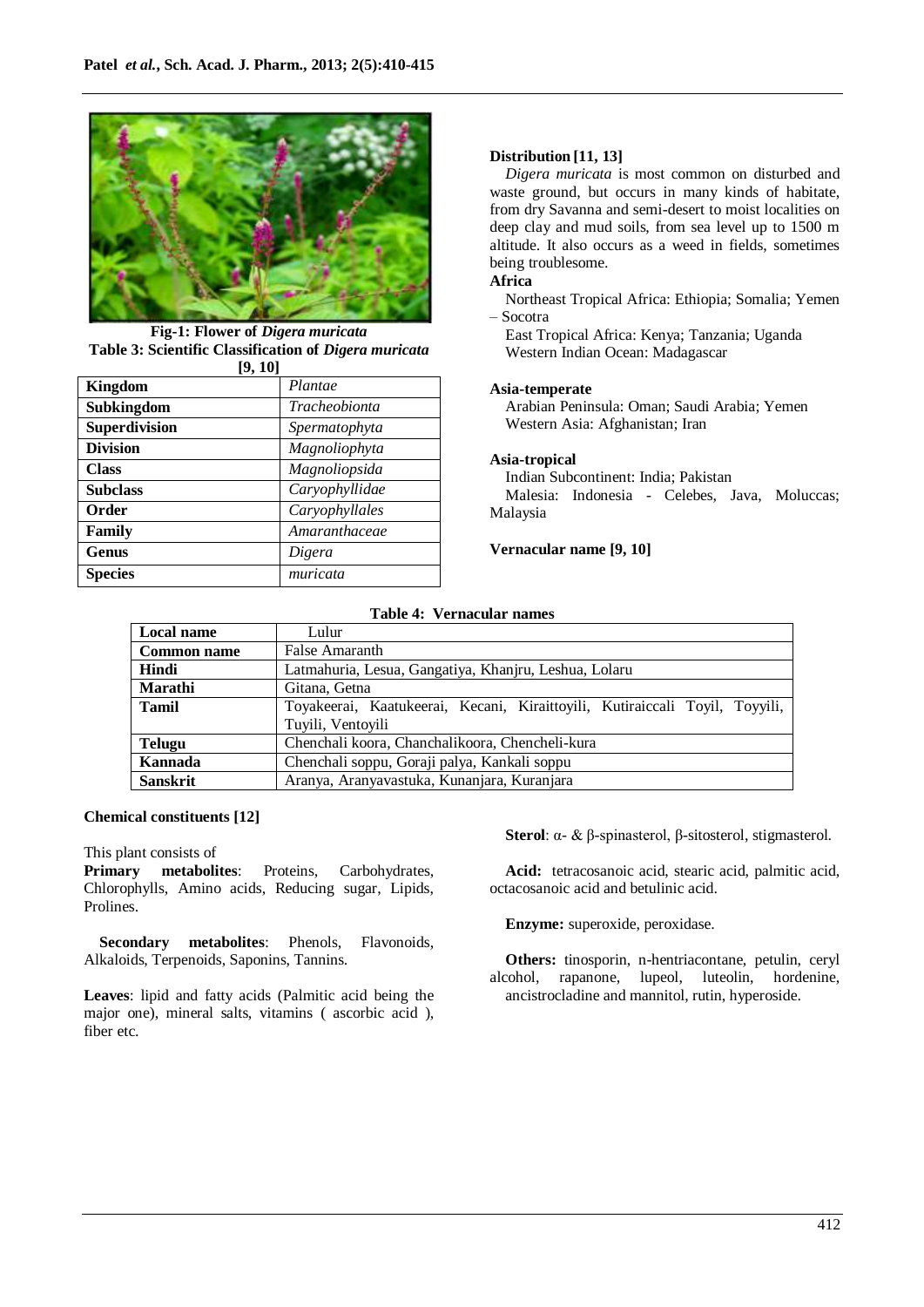

## **Uses [9-15]**

- Potherb/fodder: The plant is used as potherb and fodder to sheep and goats.
- Leaves and young shoots are locally used as a vegetable and given to relieve constipation.
- It possesses antioxidant capacity and is locally used for various disorders such as inflammation, urination, as refrigerant, aperient and in sexual anomalies.
- It is also used internally against digestive system disorders and in India flowers and seeds are used to treat urinary discharges.
- Ethanolic (50%) extract of the plant is diuretic.
- Leaf paste is applied locally to prevent pus formation.
- Boiled root infusion given to mother after child birth for lactation purpose.
- It is also used to treat the nephrotoxicity & hepatotxicity.
- Plant also contains antimicrobial activity.

# **Other uses [16-18]**

*D. muricata* is considered as a famine food because of rich source of nutrients. In Kenya they are particularly popular as a cooked vegetable amongst coastal tribes. In India the leaves are made into curries or the entire plant is boiled in water and seasoned with salt and chilli. The whole plant is also commonly grazed as forage, particularly by sheep and goats. The flowers are rich in nectar which is sometimes sucked by children in Kenya.

## **Pharmacological activities**

# **Hepatoprotective activity [19-24]**

The methanolic extract of *D. muricata* shows hepatoprotective effect against acryl amide induced hepatocellular injuries. Acryl amide (AA) is a water soluble vinyl monomer used in the production and synthesis of polyacrylamides. It has been documented that AA is formed during the cooking of starchy foods at high temperature. Daily exposure to AA might present a risk factor for neurotoxicity and reproductive toxicity as well as carcinogenicity in humans AA can also cause glutathione depletion, resulting in intracellular oxidative stress36. The methanolic extract of *D. muricata* was given to acryl amide induced Sprague-Dawley rats and found that Hepatic lesions induced with AA were reduced with DME treatment. The results suggest that the hepatoprotective effects of DME against AA-induced oxidative injuries could be attributed to the phenolics and flavonoids.

#### **Antimicrobial activity**

The different solvent extracts shows antifungal and antibacterial activity against selected bacteria and fungi. The organic successive Soxhlet extracts of D. muricata i.e., petroleum ether, chloroform, ethanol and distilled water, have shown significant zone of inhibition of bacterial growth at the concentrations of 200 and 400 μg/well against test pathogens [25]. It is also reported that the methanol extract shows maximum activity against test bacteria and fungi [26].

# **Antioxidant activity**

The plant has shown antioxidant activity in different investigations. Mety et al., 2011 analysed free radical scavenging and antioxidant activity of different solvent extract like hexane, petroleum ether, chloroform, methanol, ethanol and aqueous [27]. The maximum activity recorded in methanol and least activity was recorded in hexane. The methanolic crude extracts of *D. muricata* was screened for their free radical scavenging properties by DPPH (1,1-diphenyl-2-picryl hydrazyl) radical scavenging assay. The maximum activity was observed in roots of *D. muricata* [28]. Antioxidant properties of *Digera muricata* methanol extract against the CCl4-induced toxicity in kidneys and testis had been well documented [29].

## **Anti-diabetic activity**

The methanolic extract of *D. muricata* (MEDM) leaves exhibited antidiabetic activity in alloxan induced diabetic rats. These results suggest that MEDM (200mg/kg) showed antihyperglycemic activity in diabetic rats. The other parameters like blood glucose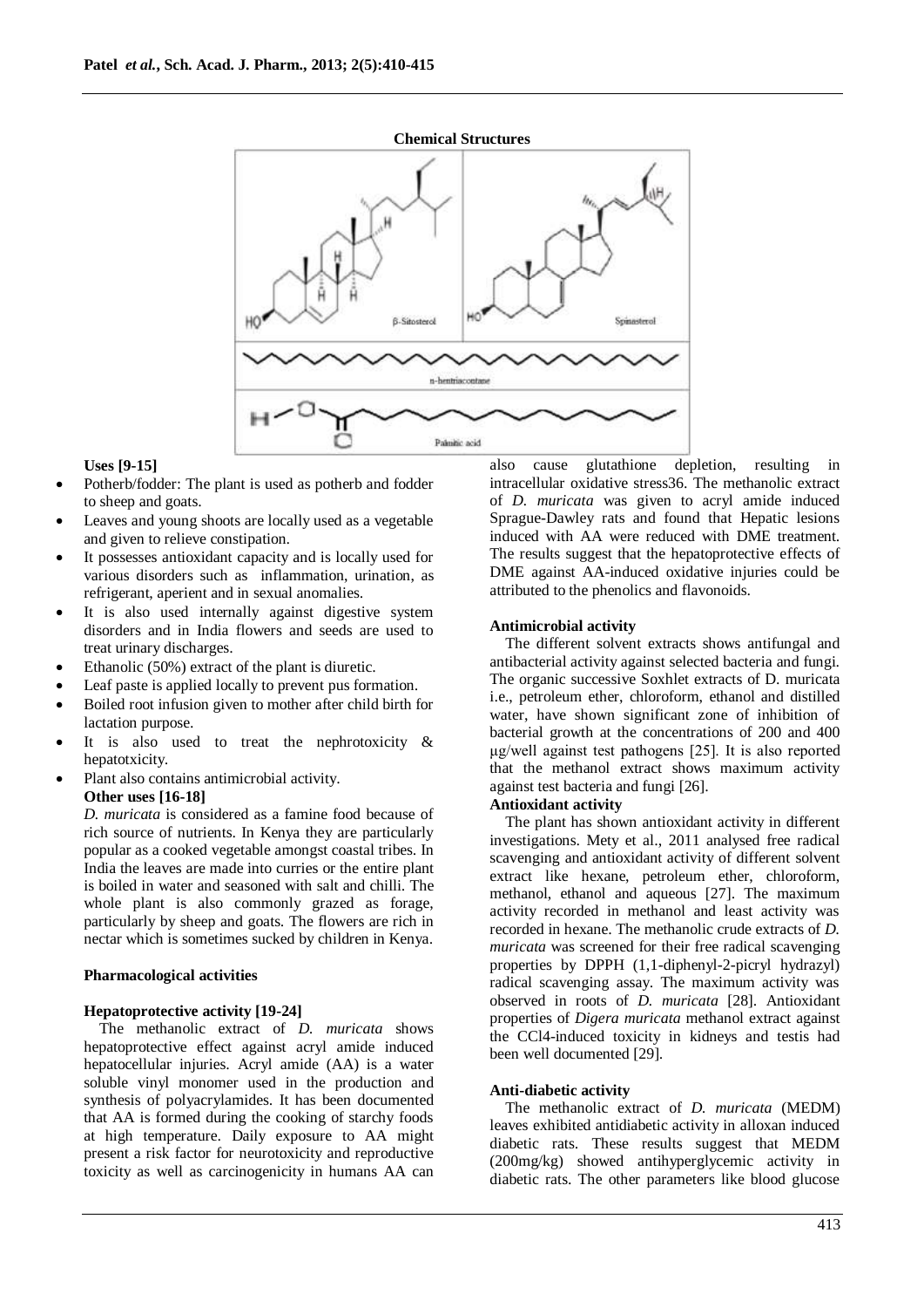level, HDL level in serum decreases and body weight increases [30].

#### **Anthelmintic activity**

The crude extract from leaves was preliminary screened for anthelmintic activity when tested against earthworms (*Pheretima posthuma*) [30].

# **Anti-testicular toxicity**

The study suggested the protective potential of hexane extract of *D. muricata* against the CCl4-induced liver and testicular toxicity. CCl4 can rapidly lead to both oxidative stress and acute liver injuries [31, 32]. Liver cirrhosis causes Hypogonadism in male rats which are cured by Hexane extract of D. muricata. DMH treatment ameliorated the hepatic injuries with consequent increase in the antioxidant status of various enzymes and compounds. Level of testosterone was elevated with DMH in addition to the repairing of testis and accessory organs. These protective effects of DMH against the CCl4 toxicity may be attributed due to the presence of various bioactive groups and specifically the rutin and hyperoside in DMH [33].

#### **Renal disorders**

*D. muricata* is used in renal disorders in folk medicine. The extract of this plant is administered daily in kidney stone treatment [34]. Generation of reactive radicals has been implicated in carbon tetrachlorideinduced nephrotoxicity, which are involved in lipid peroxidation, accumulation of dysfunctional proteins, leading to injuries in kidneys. Nephrotoxicity is a poisonous effect of some substances on kidneys. The nhexane and methanolic extract of D*. muricata* shows protective role against Carbon tetrachloride which is induced nephrotoxicity in rats [29].

#### **Allelopathic effect**

The aqueous extract of stem, root and leaf of *D. muricata* shows allelopathic effect on in vitro seed germination of *Pennisetum typhoideum* (bajra). Different concentrations of various parts of weed showed inhibitory effects on shoot and root growth of *Pennisetum typhoideum*. The leaf extract proved inhibitory in nature than stem and root [34].

## **Protective effect**

The methanolic and hexane extract of *D muricata*  shows protective effect against oxidative stress caused by ccl4 in rats. It is able to ameliorate oxidative stress in adrenal gland induced by CCl4 in rat. The protective potential may also involve the preventive effects of *D. muricata* methanolic extract by the inhibition of CCl4 metabolism [33]. This study further supports the scientific evidence in favor of its pharmacological use in oxidative stress diseases [34].

# **REFERENCE**

1. Guidelines for the assessment of herbal medicines. In: Quality assurance of pharmaceuticals: a compendium of guidelines and related materials. Volume 1. Geneva, World Health Organization, 1997:31–37.

- 2. WHO Monographs on Selected Medicinal Plants Volume 1, Available from [http://apps.who.int/medicine](http://apps.who.int/medicine%20docs/en/d/Js2200e/2.html)  [docs/en/d/Js2200e/2.html](http://apps.who.int/medicine%20docs/en/d/Js2200e/2.html)
- 3. Herbal medicine; Available from http://umm.edu/health/medical/altmed/treatment/herbalmedicine.
- 4. Available from http://www.flowersofindia.net/catalog/slides/False%20 Amaranth.html
- 5. Ashok Kumar CK, Revathi K, Mohanalakshmi S; A Review on Edible Herbs as Haematinics. International Journal of Pharmacy, 2012; 2(2): 44-53.
- 6. Chopra RN, Chopra IC; A review of work on Indian medicinal plants. Indian Council of Medical Research, Special Report Series No. 2, 1960: 99-107.
- 7. Dutta AC; BOTANY for Degree Students. OXFORD University Press,  $6<sup>th</sup>$  edition, 587.
- 8. Available from [http://www.tropicos.org/Name/40030972?projectid=32.](http://www.tropicos.org/Name/40030972?projectid=32)
- 9. Anonymous, Indian Pharmacopoeia, Vol. II,  $3<sup>rd</sup>$  edition, Controller of Publication, Govt. of India, New Delhi, A, 1985: 88-A90.
- 10. Anonymous, Indian Pharmacopoeia, Vol.-II,  $4<sup>th</sup>$  edition, Controller of Publications, Government of India, New Delhi, 1996: A-47.
- 11. Sheth A; The herbs of Ayurveda, Vol.2, 2005: 458.
- 12. Kirtikar and Basu BD; Indian medicinal plants. M/S Bishen Singh, Mahendra Pal Singh, Dehradun, India, 1975; 3: 2055.
- 13. Available from from the from the state of  $\sim$  from the state of  $\sim$  from the state of  $\sim$  from the state of  $\sim$  from the state of  $\sim$  from the state of  $\sim$  from the state of  $\sim$  from the state of  $\sim$  from the s [www.flowersofindia.in/catalog/slides/false%20amarant](http://www.flowersofindia.in/catalog/slides/false%20amaranth.html) [h.html.](http://www.flowersofindia.in/catalog/slides/false%20amaranth.html)
- 14. Parrotta JA; Healing Plants of Peninsular India. CABI Publishing CAB International, New York, USA, 2001: 56.
- 15. Available from [www.eFloras.org](http://www.efloras.org/)
- 16. Freedman RL; Famine foods: Amarantaceae. [Internet] Purdue University, West Lafayette, Indiana, United States. www.hort.purdue.edu/newcrop/ Famine Foods/ ff\_families/AMARANTHACEAE.html.
- 17. Benson AM, Hunkeler MJ, Talalay P; Increase of NADPH, quinone reductase activity by dietary antioxidant: Possible role in protection against carcinogenesis and toxicity. Proceedings of the National Academy of Sciences of the United State of America, 1980; 77: 5216–5220.
- 18. Maundu PM, Ngugi GW and Kabuye CHS; Traditional food plants of Kenya. Kenya Resource Centre for Indigenous Knowledge (KENRIK), Nairobi, Kenya, 1999: 270.
- 19. Paulsson B, Granath F, Grawe J, Ehrenberg L, Tornqvist M; The multiplicative model for cancer risk assessment:applicability to acryl amide. Carcinogenesis, 2001; 22: 817- 819.
- 20. Friedman M; Chemistry, biochemistry, and safety of acrylamide A review. J. Agri. Food Chem., 2003; 51: 4504-4526.